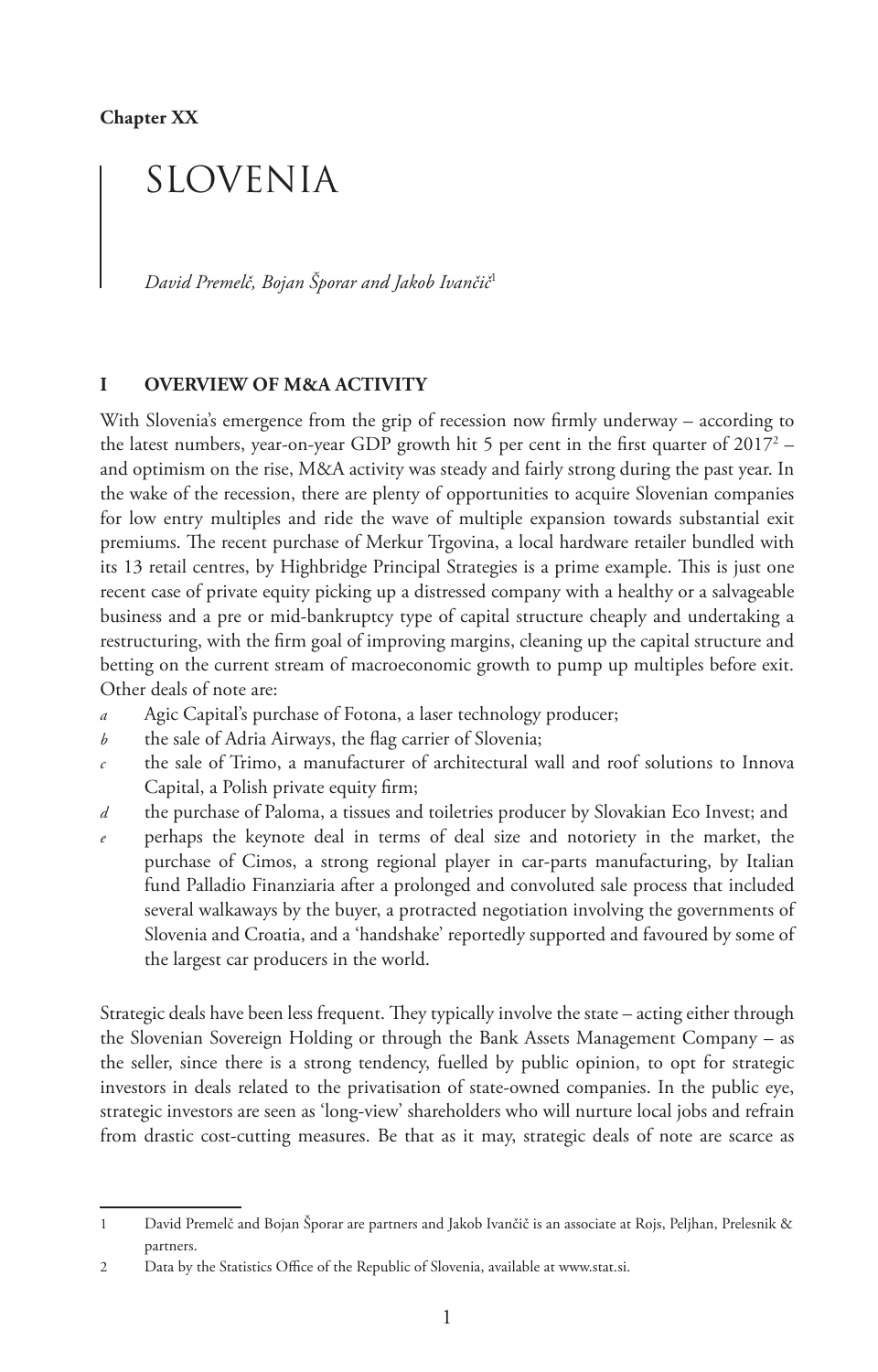regards 2016 and early 2017. To name a few, the sale of Mitol, an adhesives and dispersions producer, to Soudal Group; the sale of Adria Mobil by Trigano, a French leisure equipment manufacturer; and the sale of Helios, a coatings manufacturer to the Japanese Kansai Paint Co. A few strategic deals are currently either pending or have, for some reason or other, been suspended. The privatisation of NLB, Slovenia's largest bank, by way of an IPO stalled in June 2017 in light of the Slovenian government's refusal to issue guaranties for certain potential liabilities related to alleged claims of Croatian nationals stemming out of the period prior to the break up of Yugoslavia. On the other hand, the sale of Gorenjska banka, a regional player on the Slovenian retail banking market, is set to complete before the end of the year.

#### **II GENERAL INTRODUCTION TO THE LEGAL FRAMEWORK FOR M&A**

The Slovenian Companies Act provides the basic corporate law framework and, together with the rules of contract law embedded in the Obligations Code, forms the legal basis for any share purchase deal. The Companies Act sets out the rules regarding among other company types, corporate governance, rights of minorities, financial assistance and corporate reorganisations (e.g., divisions and mergers). In practice, target companies are incorporated either as joint-stock companies (whose shares can be listed or not listed) or limited liability companies. Strict rules on the prohibition of hidden profit payments and any kind of support for acquisitions apply to joint-stock companies, whereas investors acquiring a limited liability company are faced with fewer limitations.

Apart from share purchase deals, asset deals, joint ventures and quasi-joint venture cooperation transactions are also possible and quite common in Slovenia. While the Obligations Code does not specifically regulate cooperation agreements, such arrangements (joint-venture arrangements, franchising arrangements, etc.) are also possible, as there is no *numerus clausus* of contract types under local law. In practice, some foreign investors have refrained from entering into an asset deal concerning assets acquired through external financing due to the possible joint and several liability of the buyer together with the seller for the debts of the seller relating to such assets as provided in the Obligations Code. Corporate restructurings can take the form of mergers (consolidation or absorption), divisions (several sub-types are possible, and vary with respect to the scope of assets transferred and the relationship between the transferor and the transferee post-completion) and changes in the form of incorporation.

The Takeovers Act sets out the legal framework regulating mandatory and voluntary takeover bids. It applies in relation to Slovenian joint-stock companies the shares of which are listed on an organised stock market in Slovenia or in any other EU Member State, as well as Slovenian joint-stock companies the shares of which are not listed on an organised market, but which have at least 250 shareholders or a total capital of at least  $\epsilon$ 4 million.

Pursuant to the Takeovers Act, a mandatory takeover bid requirement is triggered if a person, by itself or with persons acting in concert, reaches or exceeds the takeover threshold of one-third of voting rights in the target company. If the shareholder's initial takeover bid is successful, and if the shareholder attains at least 10 per cent of additional voting rights in the target, it must publish an additional takeover bid. The obligation to make additional takeover bids ceases once the shareholder has obtained at least 75 per cent of the target's shares with voting rights in the course of a takeover offer. Failure to launch a mandatory takeover bid or an unsuccessful mandatory takeover bid results in, *inter alia*, a full loss of voting rights, exposure to fines and potential liability for damages. An acquirer that is under an obligation to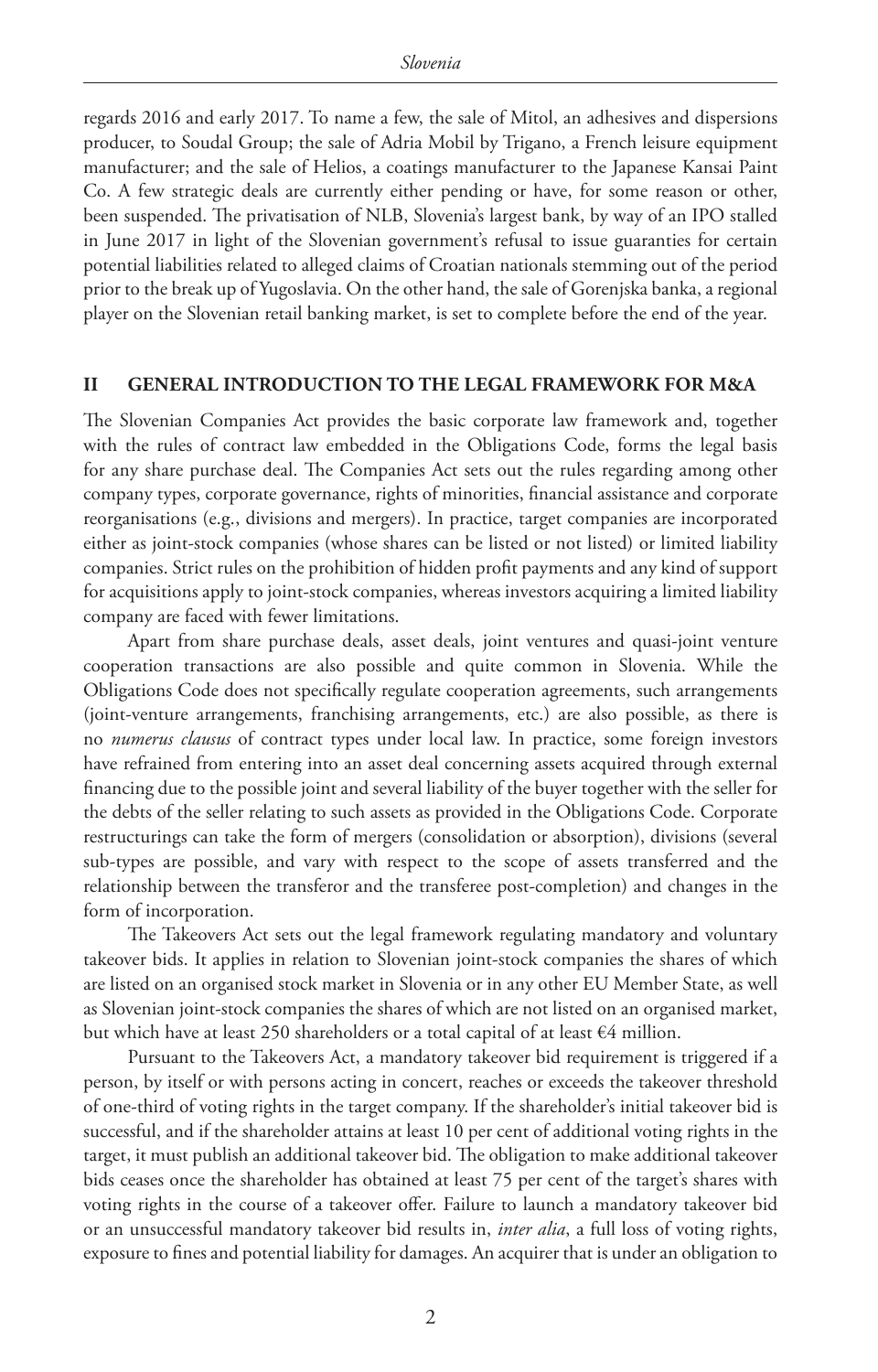launch a mandatory takeover bid may regain its voting rights only by successfully completing a mandatory takeover bid or by lowering its shareholding below the threshold that triggered the requirement to publish the takeover bid.

The purchase price offered in a takeover bid must be at least equal to the highest price at which the offeror was buying the target's shares in the last year before announcing the takeover bid. If, however, the takeover threshold was exceeded contrary to the Takeovers Act, then the relevant benchmark is the highest purchase price paid by the offeror in the year before the date of the infringement of the Takeovers Act. External audit of the offered price is required only in the case of non-listed joint-stock companies.

The Takeovers Act goes beyond the usual requirement of a guarantee of sufficient funds. The offeror must transfer the monies required to cover the purchase price of all remaining shares (all shares of the target other than those already owned by the bidder) to the central securities clearing depository before launching the bid. Alternatively, the offeror may deliver to the central securities clearing depository a sufficient funds bank guarantee issued by an EU Member State bank.

In cases where the acquisition of shares is subject to the prior consent of any regulatory authority (other than merger clearance), the validity of a takeover bid depends on the obtainment of such consent. If the consent of the relevant regulatory authority, such as the consent of the Bank of Slovenia for the acquisition of a qualified holding in a Slovenian bank, is not granted before the expiry of the takeover bid acceptance period or if the consent is denied, the takeover bid is unsuccessful and the offeror does not obtain any shares pursuant to the takeover bid. It is therefore preferable to seek the relevant consents before launching a takeover bid.

The validity of the takeover bid cannot be linked to merger clearance of the transaction. However, the bidder may make the bid conditional on reaching a certain shareholding in the company, this being the only elective condition that the offeror may choose for the validity of its bid.

The takeover intention has to be published within three business days of reaching or exceeding the relevant takeover threshold, to be followed with the publication of the takeover bid (and accompanying prospectus) within 10 to 30 days. The period for the acceptance of the takeover bid must be set between 28 and 60 days.

Rules on squeeze-out procedures are enacted in the Companies Act. A squeeze-out of minority shareholders is possible once a single majority shareholder has obtained at least 90 per cent of the entire share capital of the joint-stock company. Squeeze-outs are performed on grounds of a decision of the assembly of shareholders proposed by the majority shareholder and in exchange for suitable compensation. The Companies Act also provides for rules on approval rights required in corporate restructurings. Typically, any type of corporate restructuring will require a three-quarters (share capital) majority vote of the shareholders (unless the relevant articles of association provide otherwise). Similarly, any asset deals that concern the transfer of or otherwise affect at least 25 per cent of all assets of a joint-stock company must be approved by the shareholders.

As already mentioned, strict rules apply in relation to financial or other types of facilitation of acquisitions and takeovers through the assets of the target joint-stock company. Targets are prohibited from providing security, advance payments, loans, guarantees or any other form of financial or collateral facilitation for the acquisition of their own shares. Furthermore, shares to be acquired in the takeover process may also not be promised to be pledged for takeover financing.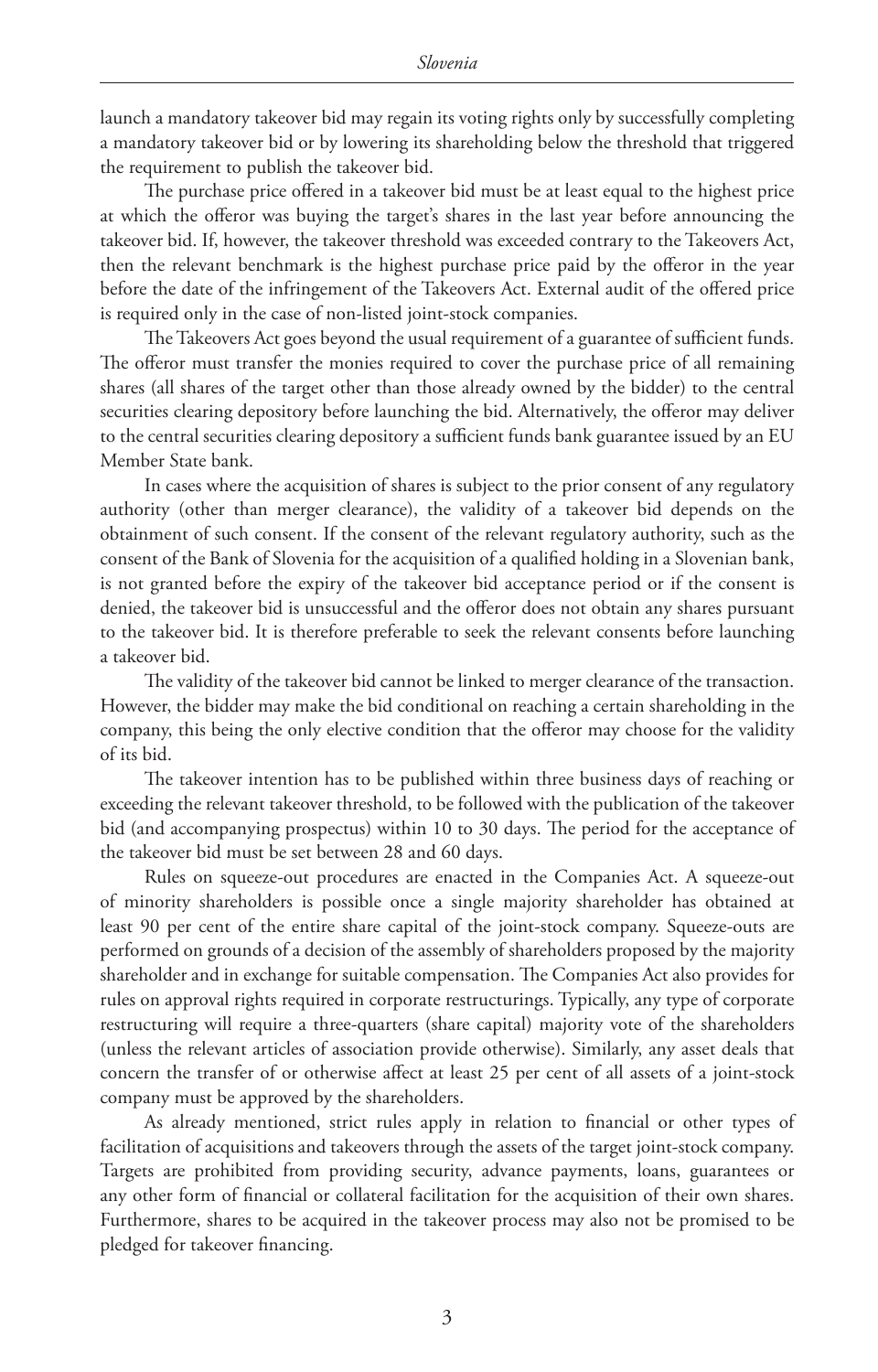Other statutes relevant to M&A activity include:

- *a* the Financial Instrument Market Act, which governs the requirements and rules with regard to securities traded on organised markets, the disclosure of information in relation to securities traded on organised markets and the trading rules for trading securities on organised markets;
- *b* the Book Entry Securities Act, which governs the issuing and trading of book entry securities;
- *c* the Law of Property Code Act, which governs property rights;
- *d* the Financial Operations, Insolvency Proceedings and Compulsory Dissolution Act, which governs bankruptcy and insolvency proceedings related to the financial restructuring of companies;
- *e* the Prevention of the Restriction of Competition Act, which governs merger control with respect to concentrations and other issues of competition law;
- *f* the Employment Relationship Act, which governs rights of employees and employers, and also in relation to corporate restructurings; and
- *g* the Worker Participation in Management Act, which governs rights of employees to participate in management, to information, consultation and co-decision making, and also in relation to corporate restructurings and changes of ownership in the company.

## **III DEVELOPMENTS IN CORPORATE AND TAKEOVER LAW AND THEIR IMPACT**

In 2013, the Companies Act saw the introduction of measures preventing the incorporation or acquisition of companies by persons who have previously been convicted of criminal acts related to business activities or employment matters or who have failed to pay their taxes. The purpose of the ZGD-1H amendment is to combat the creation by the same person of chains of empty-shell companies that never pay taxes. The principle of the free pursuit of business activities and the separate legal personality of companies was to be balanced by limiting individuals (or companies) who abuse free market opportunities by creating or acquiring companies. In accordance with the new rules, a company may not be acquired or incorporated by a person convicted of certain criminal acts who has been publicly declared as a non-payee by the tax authority or has an equity stake exceeding 25 per cent in any such company. Additional upgrades have been incorporated into the Slovenian corporate legal framework with the adoption of the ZGD-1I amendment in late 2015. The ZGD-1I amendment introduced rules preventing the incorporation or acquisition of a company by a person that has already been involved in the incorporation of a limited liability company within the past three months, or where the person has acquired a share in a limited liability company that was established within a three-month period before acquisition. Although these changes are not expected to have a significant effect on cross-border transactions, they are a step towards ensuring a safer legal environment.

The financial crisis showed that the rigid and formal approach of the Takeovers Act is not well equipped to deal with situations caused by the financial crisis. Before the economic meltdown hit Slovenia, financial and corporate restructurings were a rarity. In 2013, lenders operating in Slovenia started to act upon the realisation that they have to take decisions to either sink or take control over pre-insolvent companies to which they have heavily lent during the years of economic upturn. One of the practical risks that lenders were facing was that through measures of financial restructuring and realisation of share pledges they had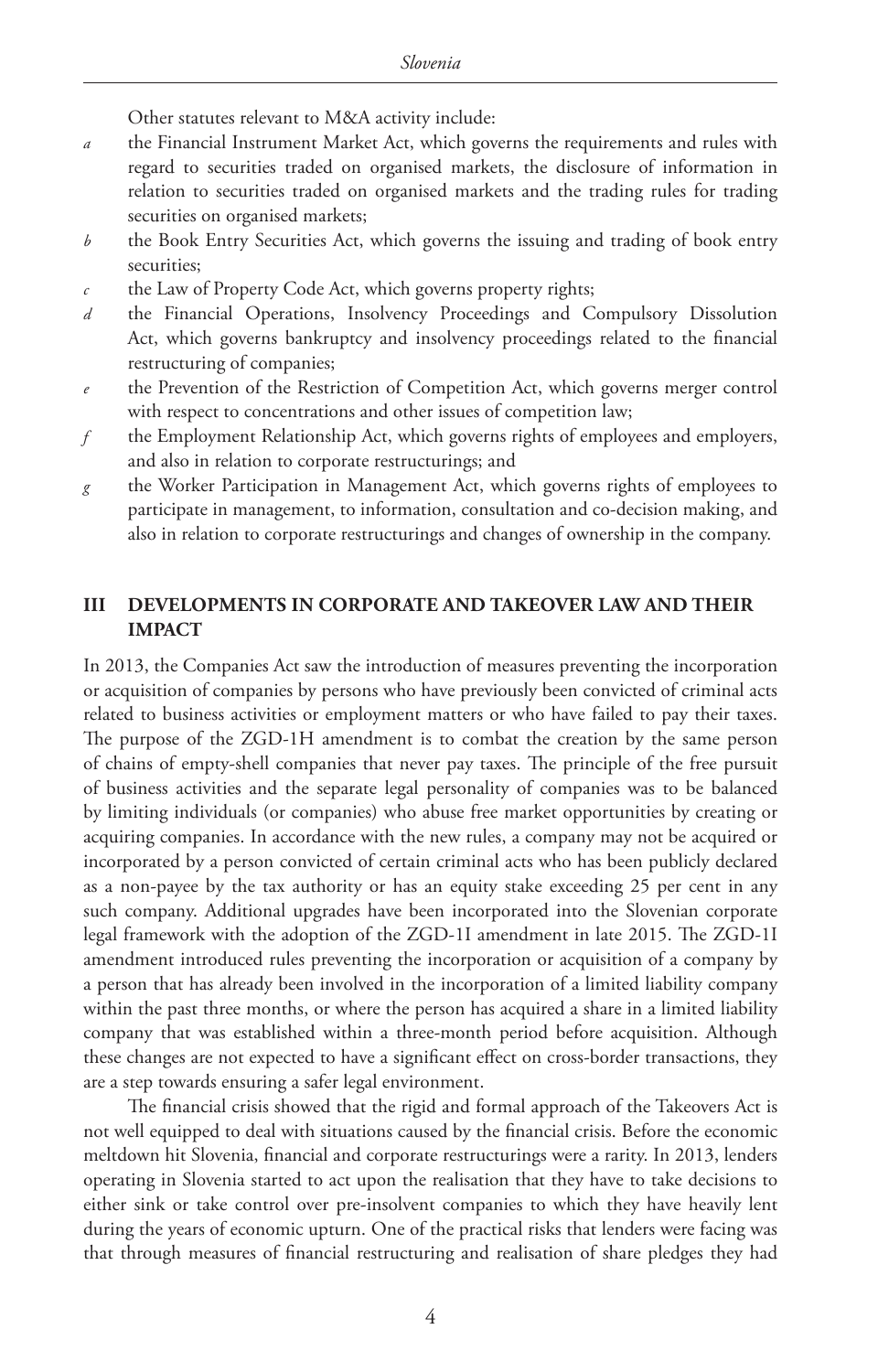the opportunity to become owners of pre-insolvent companies, but the resulting change of control in joint-stock companies would typically trigger a requirement to publish a mandatory takeover bid for shares of minorities. For apparent reasons, any kind of additional fund flows from the banks to obtain shares in companies whose value was close or equal to zero was not an option. This led to the introduction of an amendment to the Takeovers Act that empowers the Securities Market Agency to grant to persons who will, during the course of financial restructuring, exceed the takeover threshold, an exception from the requirement to publish a takeover bid. The Securities Market Agency's approval has to be obtained in advance and applies for a period of five years. It is considered that five years is sufficient for lenders to restructure the target company and sell it to an investor.

An important consequence of any person (acting alone or with its concert parties) exceeding the takeover threshold but failing to publish a successful takeover bid is the civil sanction of standstill of voting rights. Before the amendments to the Takeovers Act in 2013, there were no rules enabling the Securities Market Agency to issue an individual or block exception allowing persons to vote on specific matters notwithstanding the general standstill of voting rights. Currently, the Takeovers Act provides that the Securities Market Agency can allow a person who is in breach of the mandatory takeover bid requirement to exercise voting rights on matters that are necessary for the protection of public interest (e.g., safety or defence of the state, public safety, the functioning of the economy). However, the Takeovers Act still does not provide the Securities Market Agency with the power to allow voting to a potential acquirer who has failed to publish a mandatory takeover bid in order for such acquirer to preserve the value of its investment (e.g., to avoid minorities seizing management control due to the standstill of voting rights applying to such acquirer).

Foreign investors should, however, not have any fears of 'losing' voting rights due to failing to publish a mandatory takeover bid, as all relevant steps towards reaching a successful takeover bid are within their scope of control. In this respect, the recent practice of the Securities Market Agency aimed at facilitating investments is noteworthy. The general rule of the Takeovers Act is that an acquirer who exceeds the takeover threshold of one-third of voting rights in a target company cannot exercise any voting rights until the acquirer 'makes a mandatory takeover bid' (Article 63 of the Takeovers Act). The Securities Market Agency has adopted a wide interpretation of this rule, and considers that an acquirer has and keeps voting rights even after exceeding the takeover threshold provided that the acquirer then follows all the procedural steps required to publish the takeover bid (i.e., it first publishes the takeover intention, then obtains the authorisation to publish the takeover bid and related prospectus; publishes the takeover bid and prospectus; and finally successfully completes the takeover bid). In practice, this means that, from the perspective of the Takeovers Act as interpreted by the Securities Market Agency, immediately after completion of the private acquisition of shares under a share purchase agreement the acquirer may take action to obtain management control over the target without the need to wait until completion of the takeover bid.

Amendments to the Slovenian Takeovers Act, which entered into effect in 2015, will likely be very material to cross-border investors. The keynote feature that seems to stem from these amendments is the intention to limit debt financing of acquisitions of public companies in Slovenia. The amendments have introduced further strict limitations into local law as to how an offeror may approach collateralisation of debt financing for an acquisition, making leveraged acquisitions of public companies particularly challenging to structure.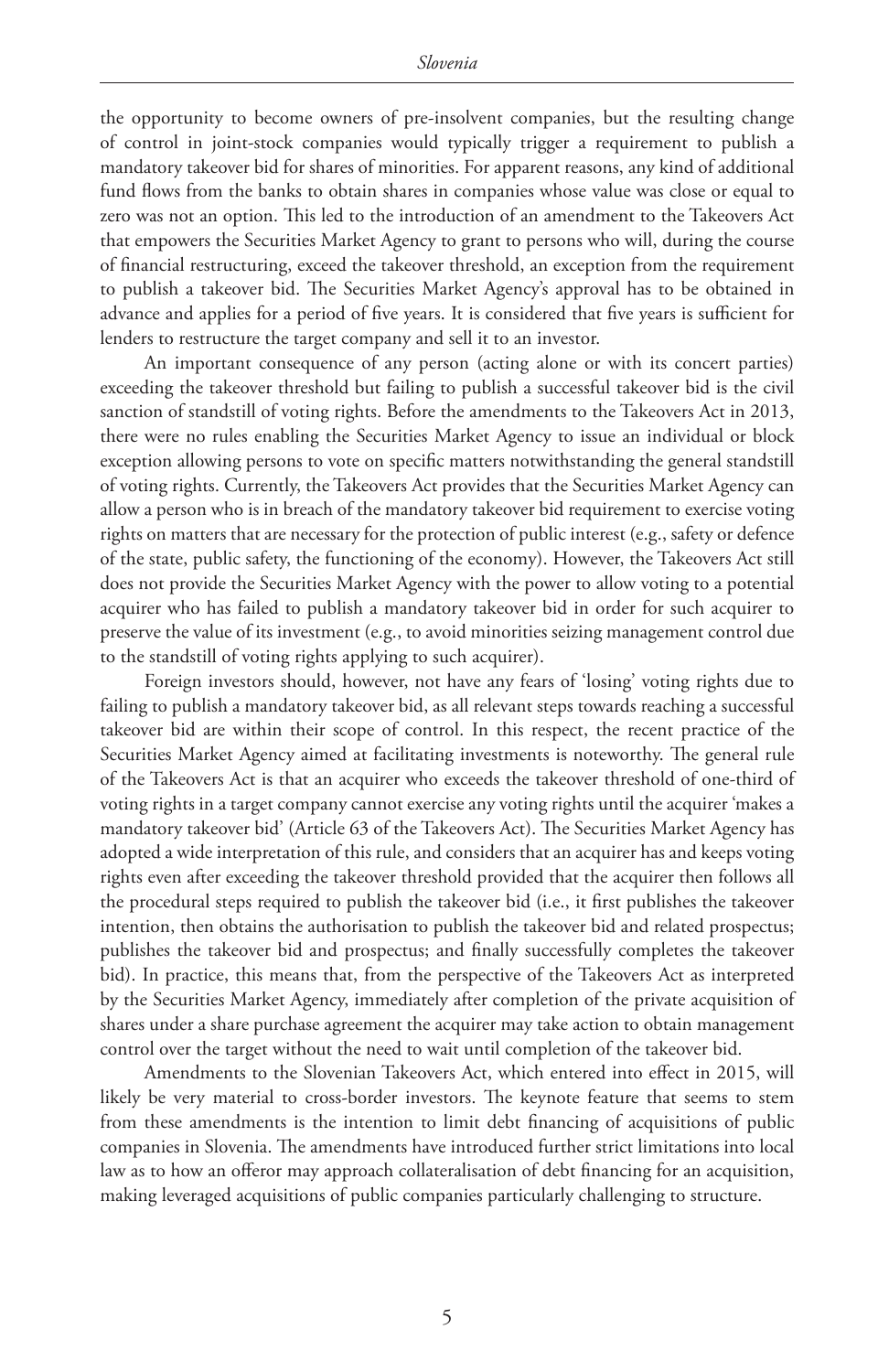# **IV FOREIGN INVOLVEMENT IN M&A TRANSACTIONS**

Given the relatively small geographic and economic size of Slovenia, all key M&A transactions have traditionally included foreign buyers, whereas outbound activity has been limited to Slovenian companies increasing their footprint on the ex-Yugoslavian markets.

According to the Bank of Slovenia report on direct investment in 2012, average growth in foreign direct investment (FDI) was 17 per cent between 1994 and 2006, while the highest growth to date, of 43.1 per cent, was recorded in 2007.3 Growth averaged 5 per cent between  $2008$  and  $2011$ , with negative growth of 6.2 per cent having been recorded in  $2009.^4$  At the end of 2013, the value of inbound FDI decreased 3.5 per cent compared to the value of FDI at the end of 2012.<sup>5</sup> EU Member States prevail among investor countries, accounting for 82.7 per cent of all inward FDI in value terms at the end of 2012 and 82.3 per cent at the end of 2013, while the single most important investor is neighbouring Austria, which accounted for 47.8 per cent of all inward FDI in 2012 and 34.3 per cent in 2013. Buyers from neighbouring countries or countries with an intimate knowledge of Slovenian brands and products play a key role, and have been involved in some of the larger transactions:

- *a* Fructal, a fruit products manufacturer, was sold to a Serbian company in 2011;
- *b* Helios was acquired by the Austrian Ring group;
- *c* Droga Kolinska, a drinks and food producer, was purchased by the Croatian Atlantic Grupa;
- *d* in April 2015, Žito, a food producer, was purchased by Croatian Podravka;
- *e* Apollo completed its takeover of NKBM in 2016; and
- *f* Palladio Finanziaria from Italy purchased Cimos in May 2017.

# **V SIGNIFICANT TRANSACTIONS, KEY TRENDS AND HOT INDUSTRIES**

In the past decade, companies designated for privatisation by the state were the main drivers of M&A activity. This slightly changed in 2016 and at the beginning of 2017, as already privatised companies are on sale by non-strategic investors. The following recent transactions have successfully completed:

- *a* Merkur Trgovina, a hardware retailer, has been sold to HPS;
- *b* Fotona, a manufacturer of high-performance lasers for medical, dental and aesthetic applications, was sold by the Gores Group, a Los Angeles-based investment firm, to Agic Capital, a Chinese–European fund;
- *c* Aerodrom Ljubljana was purchased by the German Fraport AG;
- *d* Slovenian food producer Žito was purchased by Croatian Podravka;
- *e* Adria Airways, the national airliner, was sold to 4K, a German fund;
- *f* Innova Capital, a Polish private equity company, purchased Trimo, a manufacturer of architectural rooftop and wall solutions with a presence in over 50 countries;
- *g* Paloma, a soft tissue and toiletries producer with regionally leading brands, was sold to Slovakian Eco Invest;

<sup>3</sup> Publication of Bank of Slovenia, Direct Investment 2012, October 2013: www.bsi.si/library/includes/ datoteka.asp?DatotekaId=5339.

<sup>4</sup> Ibid.

<sup>5</sup> Publication of Bank of Slovenia, Direct Investment 2013, November 2014: www.bsi.si/publikacije/ Neposredne\_nalozbe-Direct\_investment/NN\_ang\_13/index.html.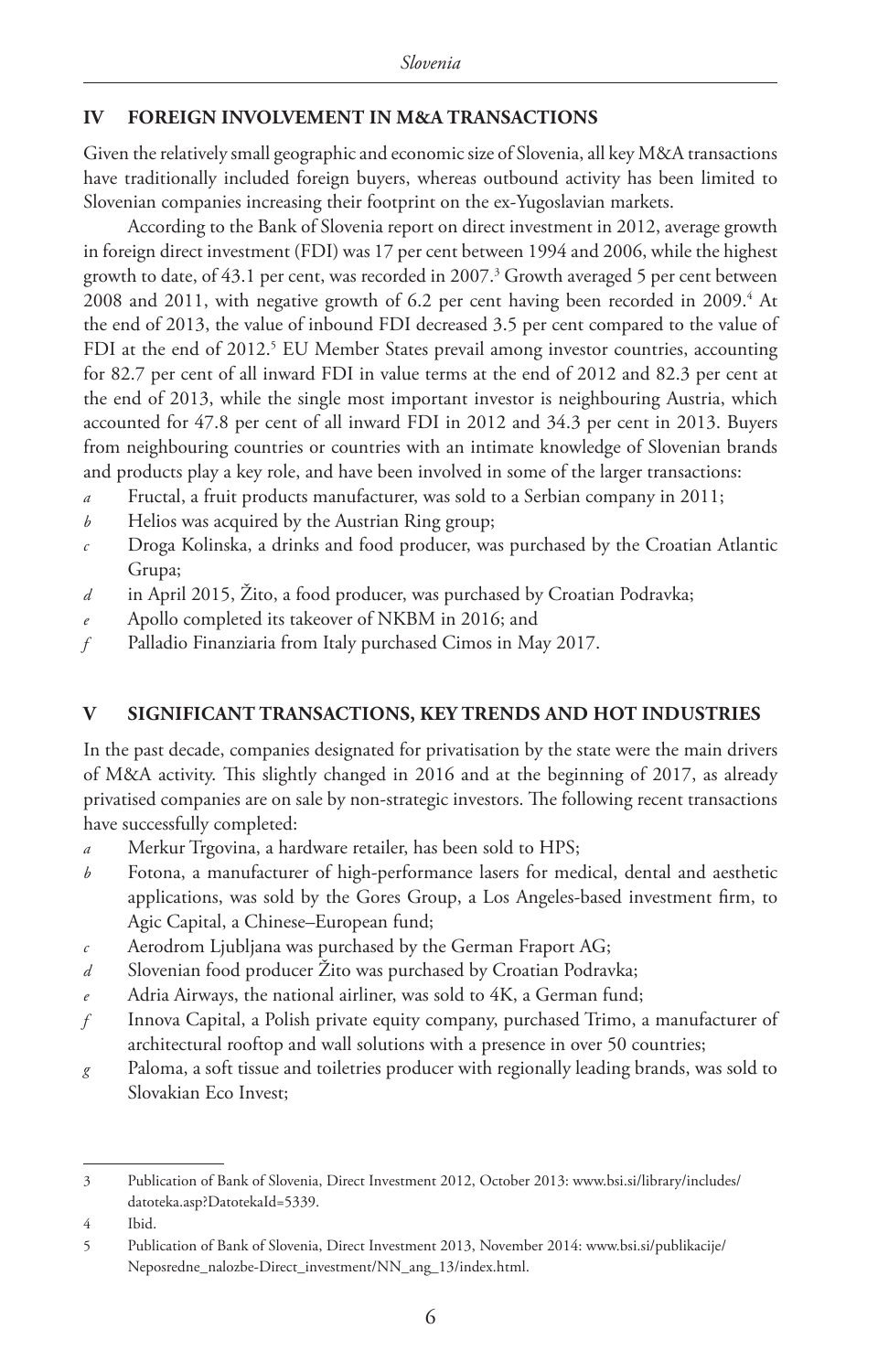- *h;* Soudal Holding NV from Belgium acquired another company in Slovenia, Mitol, a producer of adhesives and dispersions; and
- *i* poultry factory Perutnina Ptuj was acquired by SIJ (a 47 per cent share for about €44.5 million).

Other key transactions that have had an impact on the market include:

- *a* the sale of a stake in Zavarovalnica Maribor dd by NKBM;
- *b* the formation of a fully functioning joint venture between Telekom Slovenia and Antenna Group (the largest Greek media group) with a view to operate Planet TV. The joint venture plans to become one of the leading commercial television stations in Slovenia;
- *c* Agrokor's purchase of Mercator, the largest Slovenian retailer;
- *d* WWRD's acquisition of Steklarna Rogaška, one of the leading worldwide producers of crystal ware; and
- *e* the sale by Abanka bank and construction materials company Salonit Anhovo of their combined 92.5 per cent stake in polyurethane foam maker TKK Srpenica to the Belgian company Soudal Holding NV. This acquisition made Soudal the largest producer of one component foam worldwide, with plants in China, India, Belgium, Turkey and Poland.

## **VI FINANCING OF M&A: MAIN SOURCES AND DEVELOPMENTS**

The domestic debt market has still not recovered from the impact of the financial crisis, and it is dominated by refinancing and restructurings. Local banks, whether struggling with insolvency or not, are not keen to finance any substantial acquisition.

However, acquisitions in Slovenia continue to be financed with debt rather than equity, most likely as a reflection of the overall uncertainty existing in the equity market. Financing of acquisitions in Slovenia follows international trends; therefore, in nearly all cases, acquisition financing sources are foreign.

More and more transactions in Slovenia are financed through the high-yield bond market. As far as the existing debt at the target is concerned, in most cases it remains in place upon a change of control. There is, however, no true portability of existing debt: investors are usually required to enter into protracted discussions with existing lenders, and such restructuring negotiations have become an important aspect of all deals.

#### **VII EMPLOYMENT LAW**

There have been no recent legislative developments in the area of employment law that would be relevant to M&A.

The Acquired Rights Council Directive 77/187 (as amended by Directive 98/50/EC and consolidated in Directive 2001/23) is transposed into local legislation. Contractual and other employment rights and obligations that employees had on the day of transfer towards the transferor are transferred through the operation of law (*ex lege*) and continue towards the transferee. With respect to any rights that are conditional on or related to the period of employment, both the period of employment served with the transferor and the period of employment served with the transferee must be taken into account. Additionally and importantly, the transferor and the transferee are jointly and severally responsible for the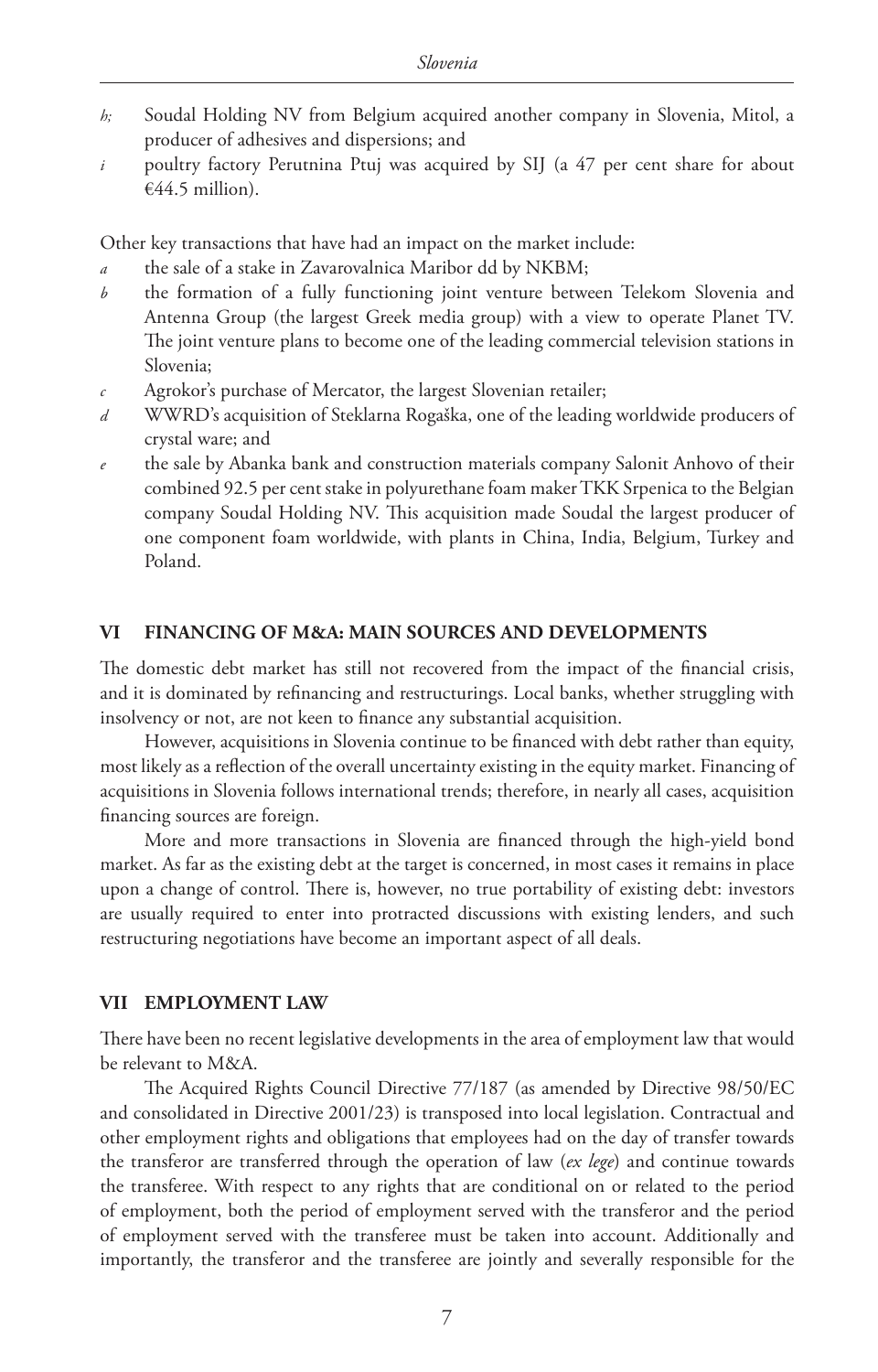performance or payment of the employees' claims that had arisen towards the transferor before the transfer. Employment rights and obligations arising under collective bargaining agreements that had on the day of the transfer bound the transferor must be respected by the transferee for at least an additional year after transfer, unless the term of the collective bargaining agreement ends earlier or a new collective bargaining agreement is entered into prior to the lapse of the one-year period.

Upon transfer, employees of the transferor or transferee are afforded a two-year grace period in which they are allowed to terminate the employment agreement (and yet receive all benefits that they would if the employer had terminated the employment agreement for business reasons) if the working conditions alter significantly upon transfer as a result of objective reasons. On the other hand, the interests of the transferor and transferee are protected through the transferor's right to terminate the employment agreement if the transferred employee refuses to transfer to the transferee.

## **VIII TAX LAW**

The general legal framework relevant to M&A activity is enacted in the Corporate Income Tax Act, which provides specific regimes for various types of transactions (transfers of assets, stock swaps, mergers and divisions). These transactions can generally be conducted as tax-neutral transactions under the regimes provided in the Corporate Income Tax Act.

Hidden reserves, which must be disclosed to the tax authority during the transaction, are calculated on the basis of the difference between the fair value of assets (defined as the value for which the asset may be sold or otherwise transferred between well-informed and willing parties in a transaction in which the parties are mutually independent and equal) and the tax value of assets (defined as the value given to the asset for the purpose of taxation). Goodwill is subject to impairment, which is then recognised as an expense (up to 20 per cent of the original value, and the exceeding value is transferred to the following tax year).

With respect to funding, while payments of interest are generally tax deductible (unless issued to a resident of certain jurisdictions listed by the Ministry for Finance), payments of dividends are not. Thin capitalisation rules apply with respect to debt incurred from certain qualified shareholders (25 per cent share threshold, held by the lender or an affiliated person): where the debt-to-equity ratio exceeds 4:1, interest paid on such loans is not deductible for the purpose of the corporate income tax.

Capital gains (sale of shares) are subject to corporate income tax unless certain exemptions apply:

- *a* the shares represent at least 8 per cent of the capital;
- *b* the shares have been held for at least six months;
- *c* the seller had at least one employee during the entire period of holding the shares; and
- *d* the transferred share is not in a company seated in one of the tax-haven jurisdictions designated by the Ministry of Finance).

As of 1 July 2013, the value added tax rate has been set at a general rate of 22 per cent and is particularly relevant with respect to asset deals (as opposed to share deals). Additionally, real estate tax is imposed at a rate of 2 per cent of the purchase price for any transfer of real estate, except for those transfers of real estate that are charged with VAT (newly built real estate).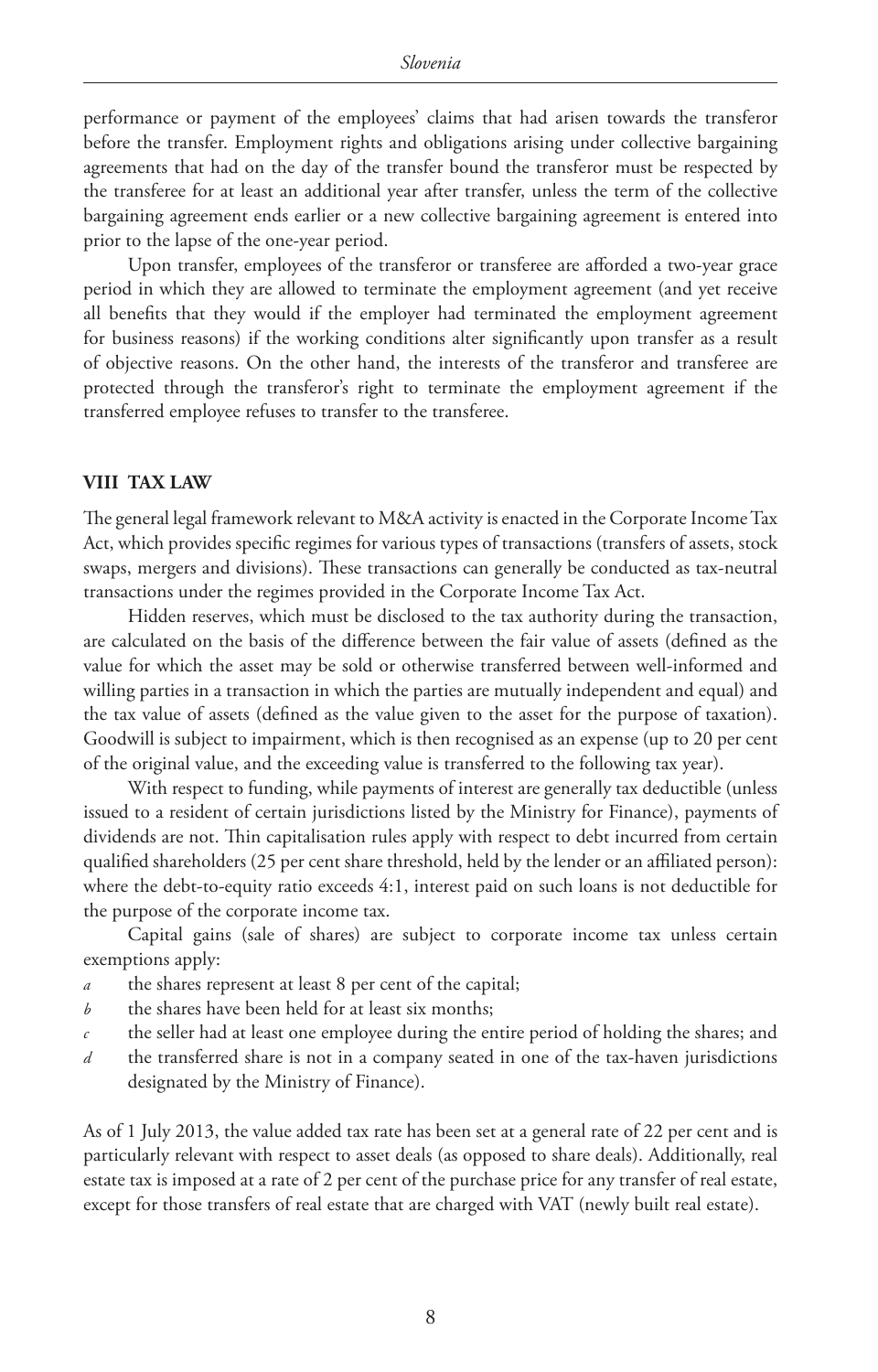#### **IX COMPETITION LAW**

No recent legislative changes relevant to M&A in Slovenia have occurred in the past couple of years.

Concentrations in relation to companies operating in Slovenia could be subject both to European Union merger control legislation (under the Merger Regulation) and national rules of the Slovenian Prevention of Restriction of Competition Act (Competition Act), whereby Article 42(2) of the Competition Act draws a distinction between concentrations with an EU dimension that are to be assessed by the European Commission, and transactions that are to be cleared by the Slovenian Competition Protection Agency (CPA).

The Slovenian merger control system is based both on mandatory notifications of concentrations and on notifications of concentrations upon the request of the CPA. A concentration is defined as a change of control on a lasting basis over an undertaking that is deemed to arise in the case of a merger of two or more previously independent undertakings or parts thereof, an acquisition of (direct or indirect) control over another undertaking or parts thereof, or a formation of a full-function joint venture. The concept of a 'concentration' under national rules therefore mimics the EU-level rules embedded in the Merger Regulation.

A concentration has to be notified to the CPA if the following turnover thresholds are met: in the last financial year, the combined annual turnover in the Slovenian market of the undertakings concerned together with other undertakings within the group exceeded €35 million; and in the last financial year, the annual turnover in the Slovenian market of the target undertaking together with other undertakings within the group exceeded €1 million or, in the case of a formation of a full-function joint venture, the annual turnover in the Slovenian market of at least two of the undertakings concerned together with other undertakings within the group exceeded  $\epsilon$ 1 million.

Even if the turnover thresholds are not met but the combined market share in the Slovenian market of the undertakings concerned together with other undertakings within the group exceeds 60 per cent (if there is no local overlap, the test is met even if only one party exceeds the 60 per cent threshold), the CPA may request, within 15 days after the undertakings concerned inform it of such a concentration, that the concentration is notified to the CPA.

A concentration has to be notified to the CPA at the latest within 30 days after the conclusion of an agreement, announcement of a public bid or acquisition of control (the 30-day time period runs from the first of any of these events) or, if the CPA is informed of a concentration that meets the market share threshold and the CPA requests that the concentration is notified, within 30 days of receipt of the CPA's request. Pre-notifications are not expressly regulated, but are possible in practice.

A general standstill obligation applies in cases of mandatorily notifiable concentrations. Undertakings may not exercise their rights and obligations arising from a concentration that is subject to notification until a decision declaring the concentration compatible with competition rules has been issued.

As regards fines for failure to file a notification, failure to file a notification in time or failure to comply with the standstill obligation, the Competition Act provides that a fine of up to 10 per cent of the worldwide annual turnover of an undertaking concerned together with other undertakings within the group generated in the preceding financial year may be imposed for an infringement. In addition, fines from  $\epsilon$ 5,000 to  $\epsilon$ 30,000 may be imposed on responsible individuals of the undertaking or of an individual entrepreneur.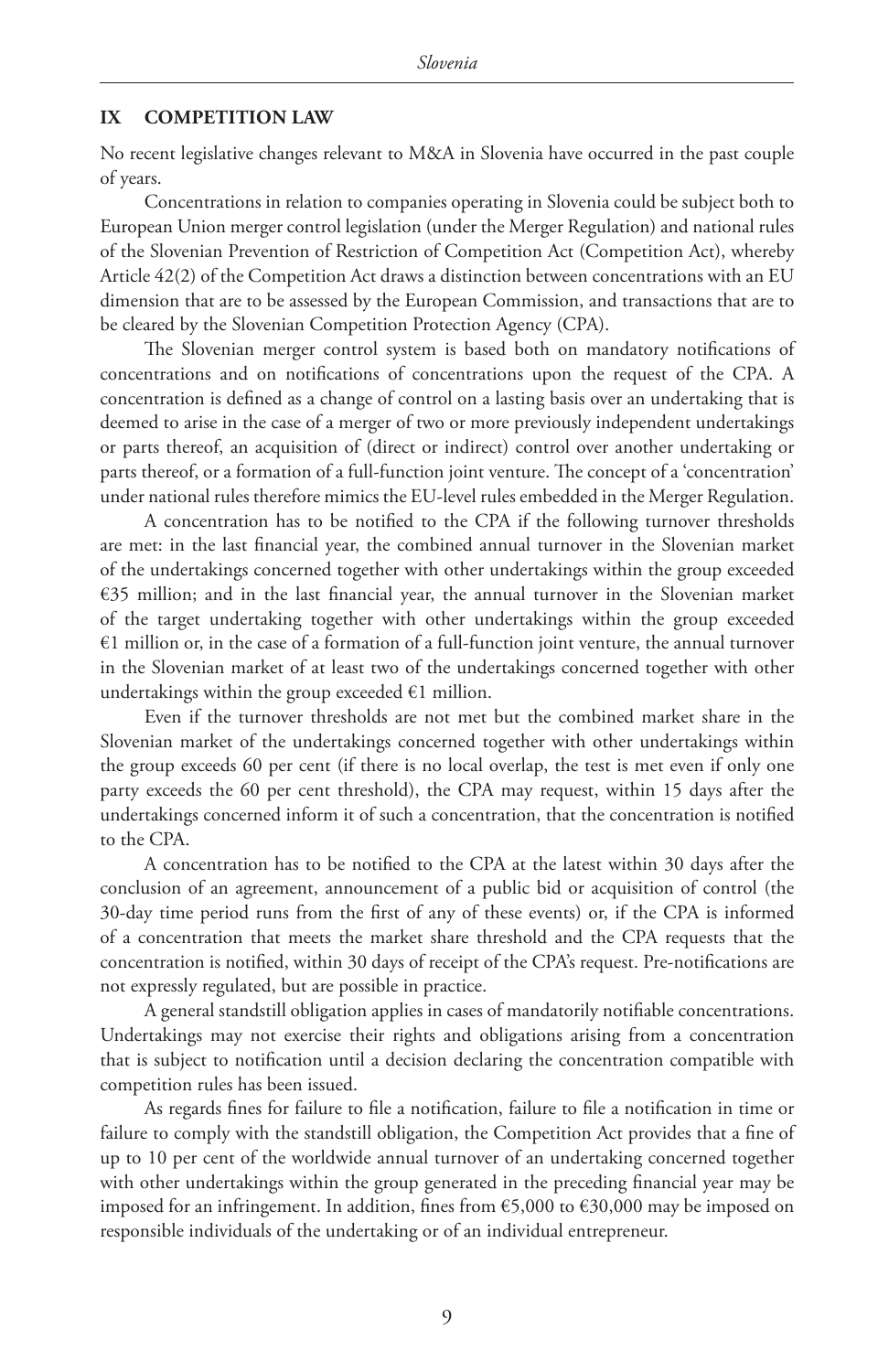## **X OUTLOOK**

From our perspective, the short to mid-term outlook in terms of M&A activity remains closely aligned with foreign buyers seeking opportunities from either ongoing privatisation processes or distressed asset sales. Mid-size transactions are on the increase, with many familyor employee-owned companies that are success stories being sold to larger international corporates. We expect to see an increase in exits by financial investors, who were first to the table during the crisis years and who will now be reaping premiums through secondary buyouts, leveraged recapitalisations or sales to strategic investors.

In terms of larger deals, in line with commitments given to the European Commission, the state is required to privatise NLB bank, Slovenia's largest bank in terms of assets and market presence. The state was expected to retain a 25 per cent plus one share equity interest, but this has recently changed, and the state has already indicated that it intends to keep a larger share in the bank. The transaction was progressed to the phase of final approvals, with an IPO as the chosen method of sale, but the transaction has come to a grinding halt.

We expect that foreign investor presence on the market will remain strong, and particularly that foreign private equity firms will remain a notable presence in most key deals. Having said that, we have also been noting a resurgence of local buyers, usually backed by a foreign private equity partner, returning to the market on the sell side. For now, their presence is limited to micro-size deals.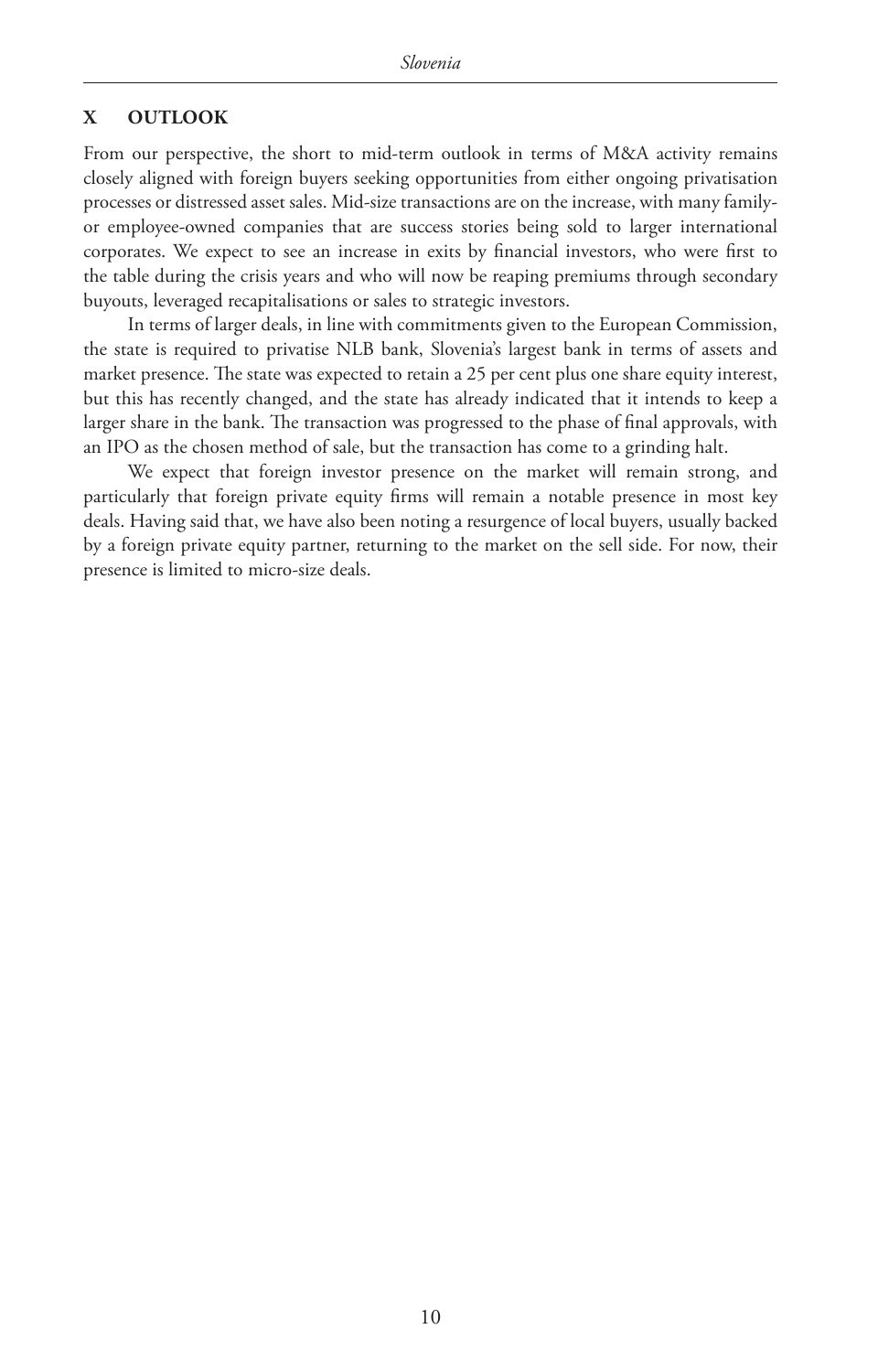## **DAVID PREMELČ**

#### *Rojs, Peljhan, Prelesnik & partners*

David joined Rojs, Peljhan, Prelesnik & partners in 2006, and has since then practised corporate law, with a primary focus on mergers and acquisitions, corporate litigation and arbitration, media law and data protection. As part of his commercial law and M&A specialisation, David has advised many domestic and foreign clients in M&A transactions and corporate restructuring, which include some high-profile transactions in the financial, media, retail and industry sectors. His key M&A work includes advising Eco-Invest, a private equity firm specialising in acquisitions covering pulp and paper, tissue paper, envelopes and packaging sectors, with respect to the privatisation process of Paloma; Providence Equity and Goldman Sachs International with respect to the potential acquisition of Telekom Slovenia, the incumbent telecommunications operator; NKBM, the second-largest Slovenian bank, on its sale of Zavarovalnica Maribor (the third-largest insurance company in Slovenia); Agrokor on its acquisition of Mercator; Cimos on its sale of Litostroj Power; Antenna Group on its joint venture with Telekom Slovenije; Zavarovalnica Triglav (the largest insurance company in Slovenia) on its bid for Croatia Osiguranje (the largest insurance company in Croatia); and Styria Media Group on its acquisition of Moje delo. David also represents clients in administrative litigation as well as in international and domestic arbitration proceedings, which include an investment dispute under the auspices of ICSID (World Bank) of a value exceeding  $\epsilon$ 700 million. David is consulted on daily basis with respect to data protection and media law issues, is regularly published, and gives lectures at seminars and conferences in Slovenia and abroad.

#### **BOJAN ŠPORAR**

#### *Rojs, Peljhan, Prelesnik & partners*

Bojan Šporar joined (the then) Colja, Rojs & Partnerji in 2007 after his traineeship at Linklaters and court articling at the High Court in Ljubljana. His fields of expertise include M&A and banking and finance transactions, in which he regularly assists foreign and domestic institutions on banking rules and financial regulations. Bojan's recent M&A work includes advising a client on takeovers, project documentation and financing with respect to the Helios privatisation, and heading the core legal team advising Agrokor on its acquisition of Mercator, the largest Slovenian retailer, these being the largest transactions in Slovenia since Novartis' acquisition of Lek (also handled by the firm). He has advised, among others, OMV AG with respect to a real estate storage capacity acquisition in Slovenia, Kimberly Clark in its acquisition of Balder, a high-technology company, Bank of America Merrill Lynch with respect to its asset purchases in Slovenia, and Soudal Holding with respect to two recent acquisitions. Bojan's recent work has also concerned innovative work in bank and leasing companies' originated securitisations (synthetic and traditional) and structured finance deals.

# **JAKOB IVANČIČ**

#### *Rojs, Peljhan, Prelesnik & partners*

Jakob Ivančič holds a bachelor's degree in law from the University of Ljubljana. He graduated with honours (*cum laude*) in 2013, ranked third in his class, and joined Rojs, Peljhan, Prelesnik